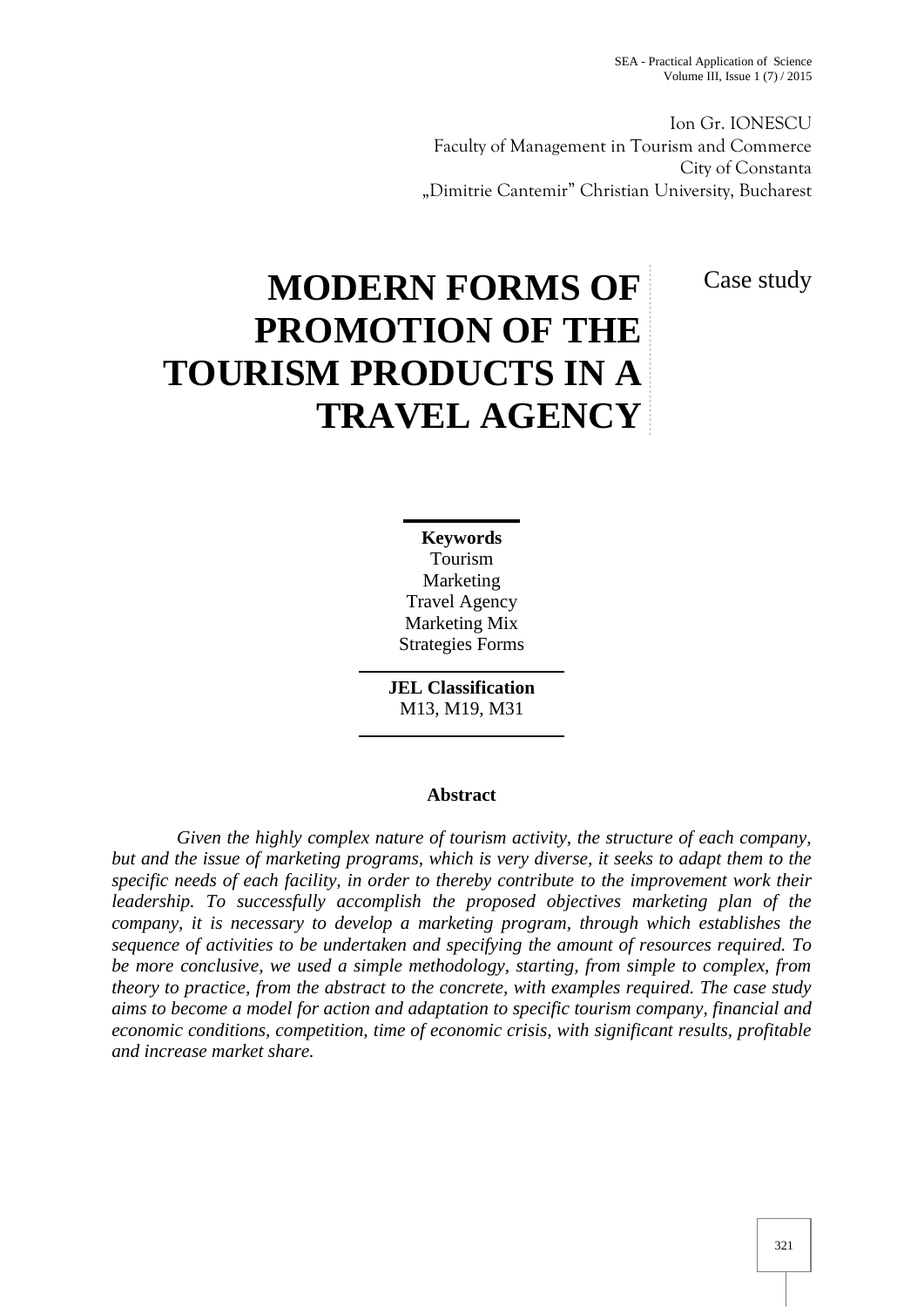# **1. Marketing program objectives**

In the context of concerns about the strong development of tourist activity, attracting of foreign tourists flows, appears as an urgent requirement.

In this regard, the company has the following objectives:

- Introducing of the new tourist circuit of programs;- Launch of new regional tourism

programs, trips, holidays;

- Diversification of practiced circuits by including of new areas of travel, little known;

- Creating of new markets for the company's tourism products abroad;

Integration of society tourism international tourist circuit;

- Development of business tourism;

- Growth by diversifying of the products and services such as tourism, and the areas of which attract different consumer segments;

- Developing new products to meet unmet needs;

- The improvement and diversification of advertising for promotional activities;

- Implementation of ISO 9001 (quality) and ISO 14001 (environmental);

#### **2. Develop forecasts**

This stage provides:

- Establishing internal tourism market

potential;- Assessing market of potential foreign tourism;

- Determining of the development of the tourism market structure, internally and externally;

- Evolution of the number of domestic and foreign tourists who will use the services of the company for a period of time compact and location of the these periods;

- Evolution of the number of tourists in transit and frequency intensity phasing of those requests;- Evolution of its tourism services -

volume and structure;

- Forecast of development of the share of different parts of the marketing-mix, the structure of the markets in which they operate.

#### **3 The marketing adopted by the travel agency - Marketing Mix**

To achieve the objectives, ..the firm must consider all the variables involved in contact with the market: product, price, distribution and promotion and has to handle so with minimal effort to achieve maximum effect" (Muhcin, 2006).

### *Mix of tourism product*

The concept of "product mix" which combines elements, requires service activity with a corresponding formula of how to customize the

application. The main directions of the company policy items are:

a) combining in multiple variants of offered services, variable element being the meal. Combinations in most often used by the company are: Bed and Breakfast, Half board, Full board accommodation + voucher or accommodation;

b) combining of attractive elements with varying degrees of seasonality. In this sense the strength increases the attractiveness of each zone and the product as a whole;

c) diversification of leisure in a very large range of means. The most important areas are: sports, hunting, fishing, hiking and trekking;

d) providing variable length stays.

*Price mix*

Rates and prices are very important formative factors of tourism consumption.

The role of such rates and prices in the regulation of demand / supply ratio is expressed by differentiating the seasons. For this reason, the prices of tourism products differs depending socie ii: season, high season or low season. The policy adopted by the company is required by the settlement need tourist services in periods when demand is lower than supply.

This strategy of differentiation by season, is completed by the consumer segment differentiation. In season, the increase of tourists number can be determined by addressing to distinct segments of consumers (especially older people or families with children).

Cost price Methodology of the tourism product price includes the following categories:

- Net cost price of travel benefits represents all elements of cost entering into a tourism product transportation, transfers, meals, accommodation, entrance fees to museums, shows, the services offered by a guide;

- Net cost price of the tourism product which includes an element called "margin of safety" that each bidder adds tourism products in order to cover losses that may occur routinely;

- Net commercial cost price of the tourism product - that includes the overheads of the

company;- Retail price of the tourism product which is the summation of past costs and comisionului society.

This is the price the consumer is finally tourism to pay for tourism product.

*Distribution mix*

Distribution can be approached from two points of view:

1) we can talk about the travel agency itself, as a distributor of tourist offers, from providers hoteliers, caterers and final consumers (in this case, acts as an intermediary, offering information and publicity).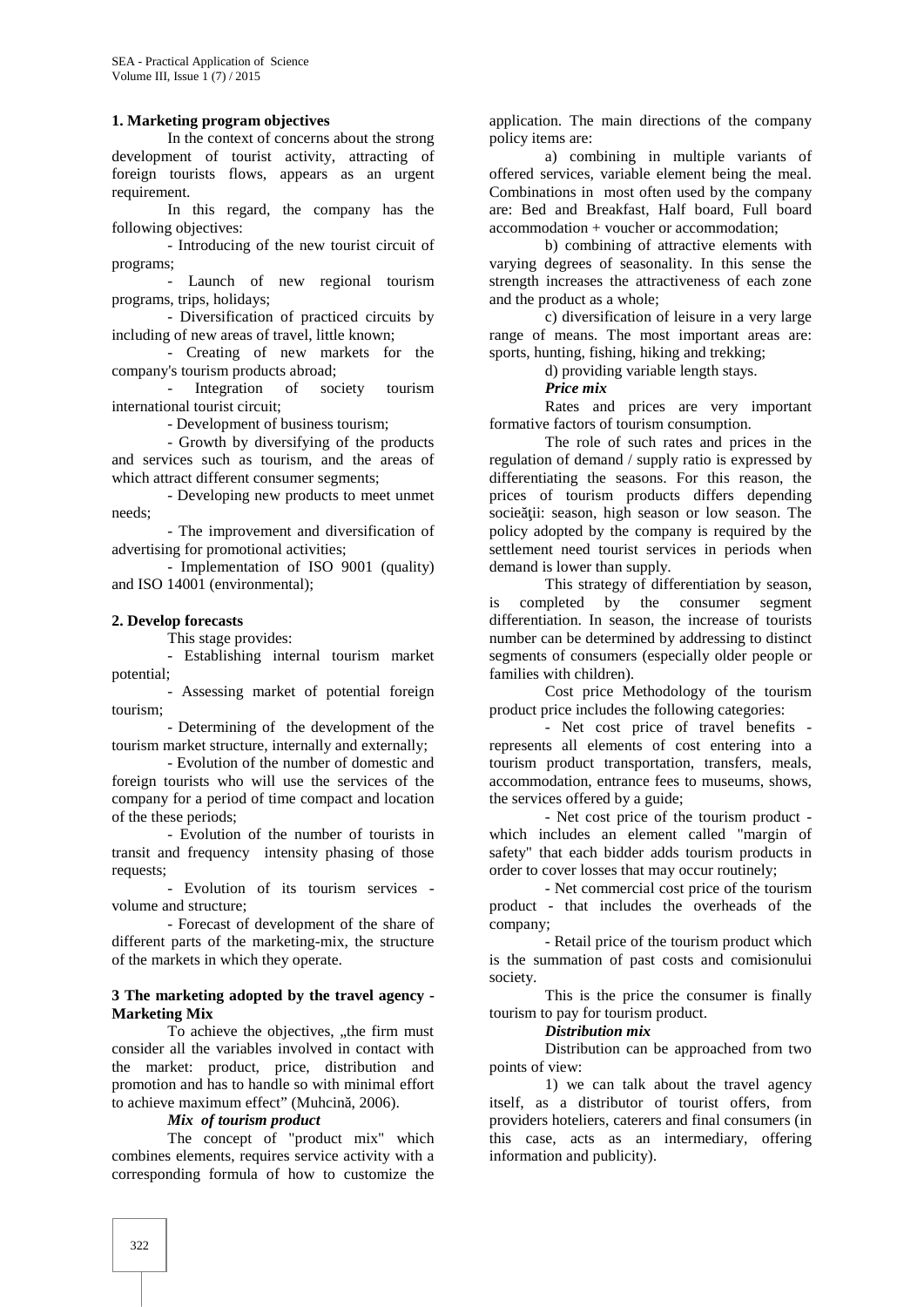"Distribution plays an important role in marketing activity, determined by the position of the intermediate" [agency] between [tourism] providers and [tourism] market customers, in wich, through commissions, the distribution has a significant share in the final price (Constandache, 2010) of the tourism product.

2) reference to the means and techniques of tourism distribution to customers or computerized reservation systems. Booking of accommodation and transport for tourists is achieved through a fully automated by means of interconnected computers.

The system ensures instant choice of accommodation, depending on your preference and its removal from the circuit after it has been purchased.

# *Promotional mix*

,,Promotional policy is the fundamental component of the company's marketing policy, of modern tourism. It involves engaging of media and modern marketing techniques to achieve a proper tourist product, offered at a corresponding price" (Nenciu, 2009).

Promotional mix relates to the ways in which customer information Tourist purchasing decisions and has as main components: sales promotion, public relations and advertising.

Promotion activity within the company aims to identify the brand image, creating a certain image individualized marketing, promotion of tourist product, increasing sales, creating a spirit of confidence in tourism products that the customer buys.

# **Advertising**

This is one of the means most used in market activity.

For as a sale product to take place, it is necessary that he be known potential consumer. Ignoring the existence, the consumer does not ask and does not sell product.

# **Public relations**

It involves cultivating of direct contacts made consistently and systematically, in the company, with different audiences, with influential people in the management of enterprises in the country or abroad, the media, representatives of public power in order to obtain their support in effort to maintain and develop its interests.

# **Relationships with customers**

In this regard, the company will introduce feedback form which will be centralized on each manufacturer tourism product. Customers will be placed directly in the database of the company. For customers, will try different forms of loyalty: sending tourism programs to address attention to advertising, discounts on travel packages purchased.

# **Relations with the public and press**

Presentation of organization's articles, published in the press, takes into account the specific activities of the company and the specific of the agency. Reporters, editors of local and national media, will be invited to actions of the substance of society. It aims atraction of a constant number of journalists and reporters. "To them, provide regularly informations about company or other information that would be of interest" (Teodorescu, 2012).

# **Promotional strategies**

The importance and usefulness, of the ongoing, by the company, in market relations, of a ample promotional activity, are now widely accepted. The most difficult problems, in connection with these activities, relate to concrete ways of action, and, especially, to achieve a suitable dosage of various promotional variables, that joint action would lead to the best economic results.

As with the other variables of the overall marketing mix, promotional strategy development is a complex, difficult, but entirely possible.

Consequently, can choose, a concentrated promotional strategy or an undifferentiated strategy makes whereby for addressing to the whole market, to all potential consumers in order to attract them.

# **4. The marketing strategy adopted by the agency**

The choice of marketing strategy depends heavily on seasonality.

Broadly, it can be defined as: "the state of temporal evolution, characterized by a peak period of activity in a field belonging of economic activity ..." (Muhcin, 2006).

The seasonality, defining charactersitic of the tourism activity, should be taked in consideration, in policy formulation of the tourism firm marketing, that seeks to maintain a relatively constant level of activity throughout the year, those promoting tourism products that have the effect of reducing seasonality and consistent with the objectives of the company, both in season and out of season.

,,In formulating a realistic strategy, business structure takes into account the environment, the trends and the developments in its components, influenced by endogenous factors, controllable and external factors that can not be manipulated or controlled" (Current data SC Germa-Rom SRL, 2014).

Marketing approach to the tourist activity is to focus marketing operators to achieve those tourism products obtained through the combined efforts of all providers involved in the chain benefit and offering them as demand / supply ratio and a certain period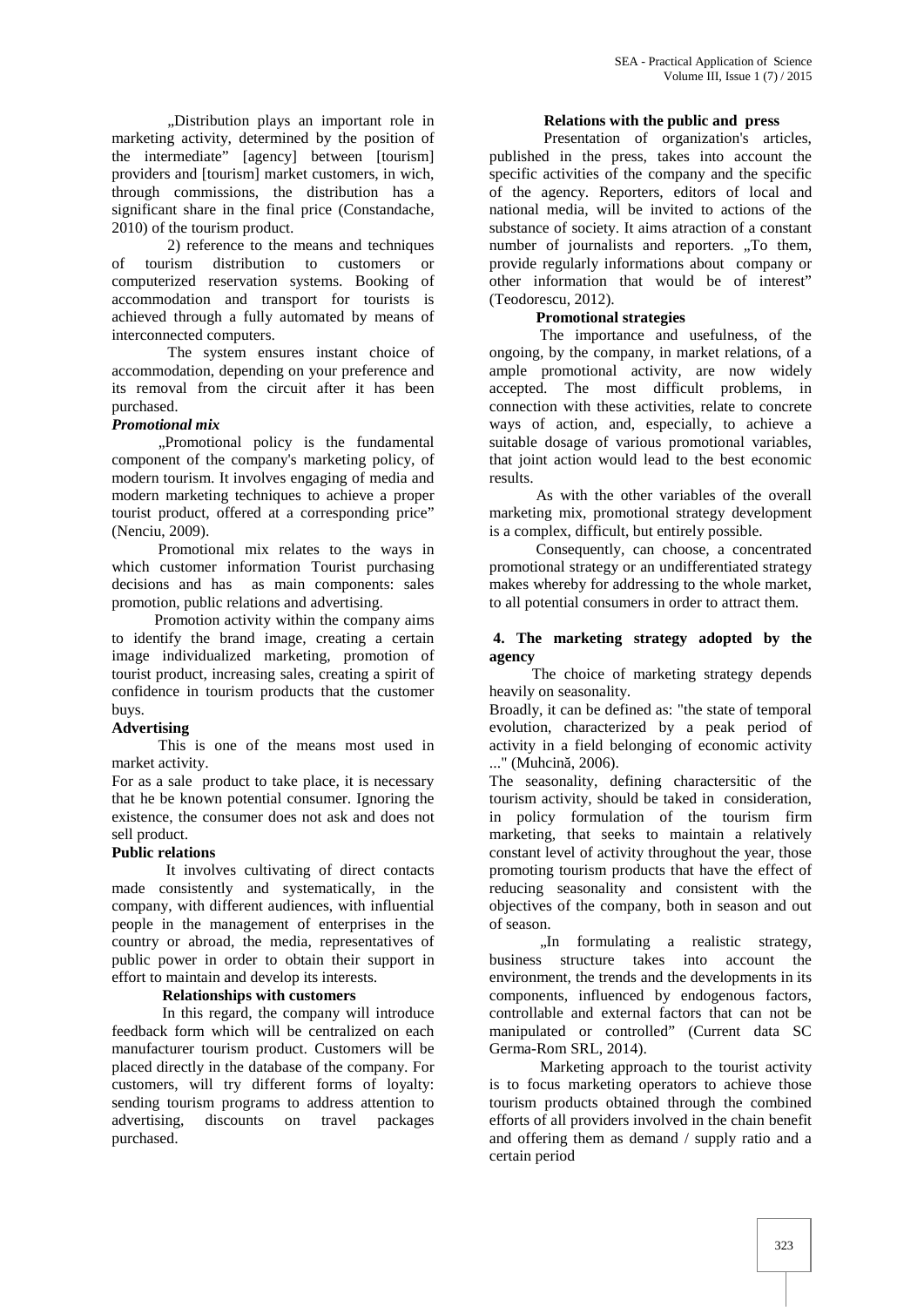A travel agency whose business relies on marketing tourism products of tourism facilities (accommodation, food, transport, entertainment), offers a global product, in aggregate form, acting as a mirror of them. This marketing strategy will reflect the respective units, focusing their attention on the same elements of the strategy. Thereby, may recourse to some typical strategies:

- Where it seeks to eliminate fluctuations in demand and sizing them in relation to the offer, we use the strategy of "sincromarketing";

- During the season we use the strategy of "demarmulare demand", ie stimulating demand by offering tourism products made, using facilities;

- In the high season, when there is overuse supply strategy, applies "demarketing" aimed at discouraging demand and redirect its.

#### *Other forms of strategies, often applied*

- Penetration strategy is to attract new customers in the area where the company operates. Applied in season, it requires increased attention to segments of the population whose characteristics place them, among potential consumers. In this respect, an important way of extending the market season, is to attract greater age population.

Another way to market penetration is to attract people whose leisure time is placed in the low season (farmers, builders, etc.); in this respect an important role to play to promote distribution, latent demand segments to be "intensified" by the big "aggression", from the company.

Market penetration strategy will be continued, in a longer perspective, with a differentiated strategy, targeting the activity of the Agency in accordance with the demand of separate segments. This tourism is only domestic. International tourism specific Marketing objective, specific ti he international tourism by requires that differentiated strategy to expand and seasonal.

- Addressing of new markets is a strategy which aims to give special attention to geographical areas which not contemplated in previous periods. In the domestic tourism such a strategy could be used in distinct addressing of the rural population in extra season, by tourism activity and behavior, the rural population constitutues an important potential market.

- Cost reduction strategy is that with the lowest expenses, benefit is minimal. This is achievable either by reducing costs for services provided at a level as low, either by removing the supply structure, those services that bring great benefits, but high spending. In principle, costs reduction is achieved mthrough the use of seasonal staff and the temporary closure of accommodation units to the minimum demand.

#### **5. Means of promotion used by travel agency**

Agency does not practice aggressive promotion, calling at the following forms of advertising:

a) For the choice of destinations, the client may consult the agency or its employees catalogs and leaflets chosen hotels or other advertising information material, provided by the company, with the possibility of viewing option chosen.

This "type of promoting tourism, in the scope of advertising, through print: catalogs, leaflets, brochures, books, calendars, postcards" (Nenciu 2009), etc., which can be placed at points of sale and / or offerd to customer, can be sent directly,to potential or actual clients of the firm. Their role increase at certain times of the year. These materials are advertising support, varying in size, used as tools presentation of a hotel, a tourist resort or all offers to travel agents.

b) Print media is one of the most popular advertising vehicles, because of the advantages arising from: high flexibility, wide range of broadcast, the possibility of selecting customers on different socio-professional categories, increased of the recipients responsiveness and even prestige that can have some daily or periodically.

To promote the image of tourism products and Yellow Pages, Agency has appearances in publications and magazines, newspapers (supplement to the Bucharest "What, Where, When").

c) To enhance the company's prestige, and brand name under which sells its tourism products, the agency turned and outdoor advertising. In this regard, the agency appealed to the exposure of stickers, on public transport in Constanta.

d) The company has a website (www.germarom.ro), which has a simple presentation of the agency, so that in the next period to be achieved complex and professional, to include updated information on tourism products marketed.

*Promoting tourism* through the Internet has a wide range of use. Internet has experienced explosive growth and is well promoted, can provide a great success.

e) Participation at *tourism fairs* provides direct contact with intermediaries and individual clients. An inspired and appropriate presence at these salons contribute to a positive image of the company and may result in mutually beneficial contracts.

Despite of the development of hi-tech methods, of sale at fairs, is today one of the most used method and dynamic marketing tools, the last boom of direct marketing (Golea, 2012).

All these advertising support, used by the agency, are meant to ensure a direct and solid tourism market. Their role is to contribute to the establishment of a reputation, increase awareness and strengthen of the market position.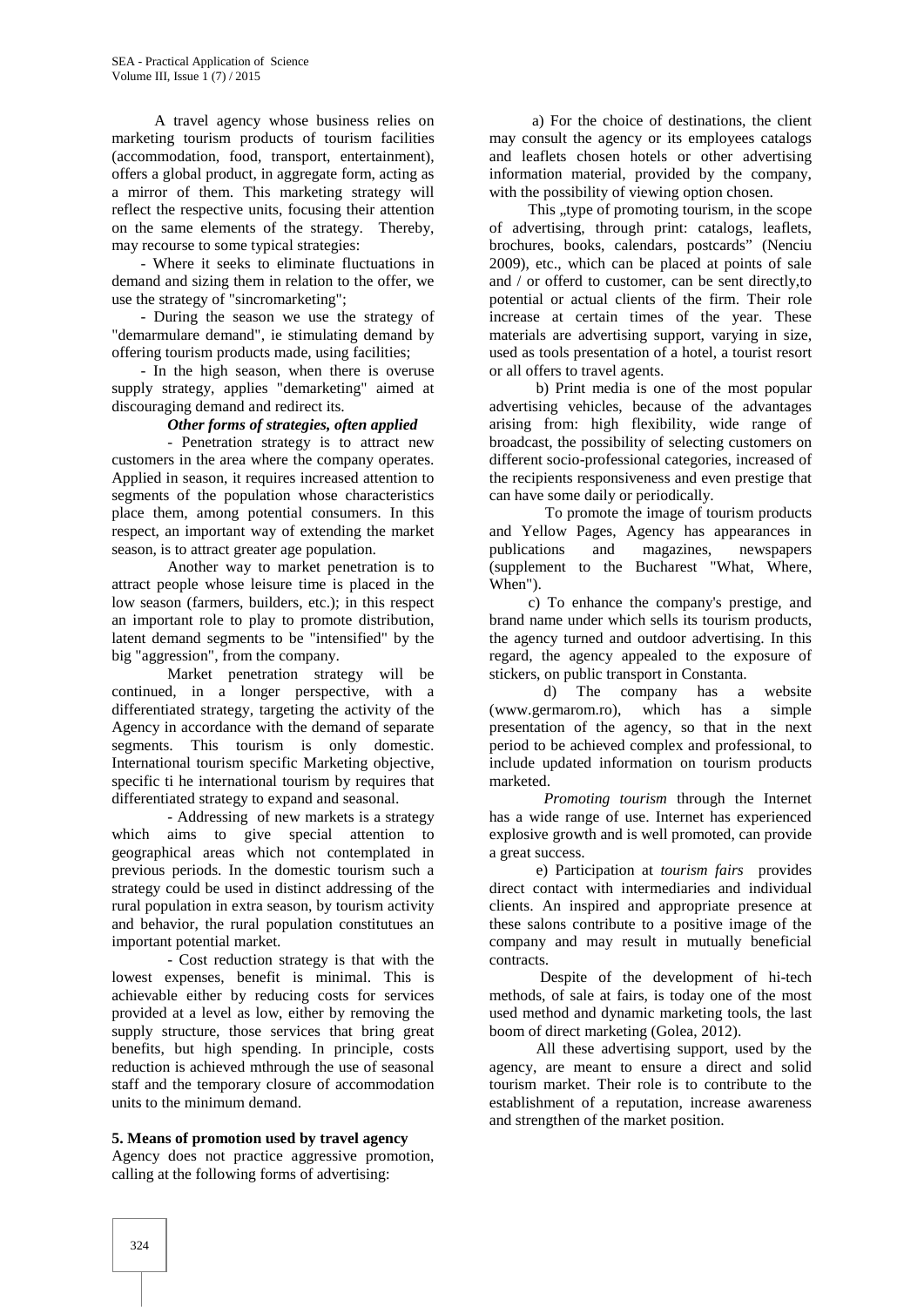## **6. Expanding distribution channels**

In terms of distribution of tourism products marketed by Travel Agency is considering for six months following from the opening of three regional branches in the major cities: Bucharest, Brasov, Timisoara. Selling services will be made directly at our office or by sales people. By opening branches, the space will be provided by salesmen who will sell travel packages through the "party presentation". Salespeople will follow an intensive course of training, after which they will be examined, while those selected to sign a cooperation agreement for a specified period of time. Payment will be done through commission sales.

Prices will vary, depending on the services offered and will always keep in mind that the customer is satisfied with the ratio price - quality. Payment can be made in installments without customer claims a bank loan. Negotiate prices will be made directly with the company representative who will provide the customer the best possible option. This will ensure a distribution of tourism products in major cities of the country. The criteria were, initially, choosing the cities mentioned, were of economic, social and demographic (Balogh & Golea, 2012).

Investments to be made will be for the provision of infrastructure and logistics needed for the current activities in good condition. It will consider the offer of commercial premises which are located in prosperous business areas or areas near buildings where most offices and representations are located firm. These spaces must to meet the requirements set by the approval and control of the Ministry of Tourism, which will check and ask any additions.

The actions will be taken to promotein the local media, the official launch, which will be attended by various personalities from local social life, media.

On the occasion of line launches will introduce and promotional products that aim to familiarize the public with the idea of travel companies accessible to all. The funds required for renting and arranging them, in accordance with Ministry of Transport and Ministry of Tourism. Expected effect in terms of increasing profit by the management, is increasing annual profit realized by 10-12%, and in terms of distribution of tourism programs, it seeks a better "cover" nationally.

#### **7. Organisation and marketing tourist product**

In the current period, tourism demand shows a growing interest in tourism products with the theme (historical, cultural, folklore etc.). The travel agency launched such offers of great resonance, addressed an audience of more numerous.

The program includes:

- enunciation theme tourism product,
- indicating the route by presenting targets visited,
- elements of the tourism product overview:
	- number of tourists
	- number of guides
	- number of drivers
	- number of days
	- the ongoing
	- number of kilometers (daily and overall)
	- means of transport
	- price information
	- conditions of participation
- brief analysis of route deployment days
- trading conditions, with the presentation:
	- segment of tourists bound by tourism product
	- producer
	- the distribution channel
	- payment methods
	- facilities

# **For domestic tourism**

**Program for seven days in the Danube Delta** (Currente data - SC Germa-Rom, 2014)**, Sulina Canal + one day Monasteries**

**Tulcea - Lac Gorgova Lake – Lebada – Caraorman – Lumina Lake and Puiu Lake – Crisan - Sulina city with** exit to **the sea - Old Danube - Letea - Bogdaproste and Three Lakes – Letea forest - Bogdaproste and Three Lakes – 23 Mile – Lingheanca – Olguţa Chanal – Lac Fortuna – Băclăneşti Mari - Nebunu – Canal 36 Chanal – Tulcea**

# **The first day**

Boarding floating hotel; serving cocktailu- Luri reception, accommodation, information on the exhibition program and the tourist route. Program allowed. Lunch is served during detachment from shore, beginning in the Danube Delta cruise departing from Sulina. Berthing in town Gorgova, speedboat transfer aimed visiting Lake Horseshoe - Lake Gorgova and strictly protected area of the Danube Delta Biosphere Reserve; return to the hotel where dinner will be served; overnight at hotel.

#### **The second day**

Serving breakfast; the trip continues to Caraorman and Caraorman village, heading towards us and Alison Light lakes where fishing will be organized competitions for carp and pike; Serve lunch and still trail by Crisan for sightseeing in this locality; Dinner will be served after which it will spend the night at the hotel.

# **The third day**

After breakfast, the hotel will go to the town of Sulina, bordering the Black Sea, here having the opportunity to visit the old city cemetery, the old lighthouse and the Palace of the European Danube Commission, after sightseeing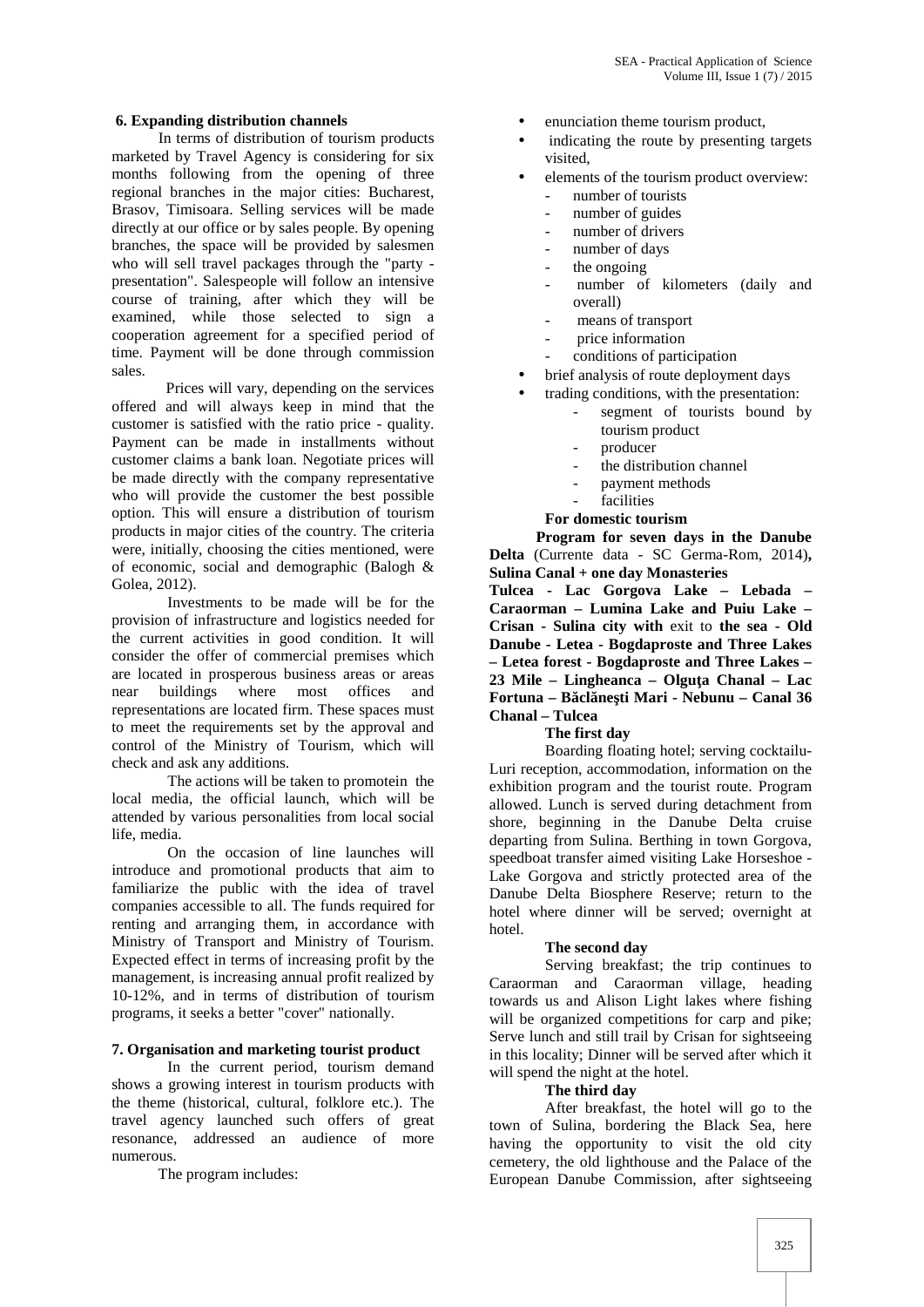and lunch will be served, continue the program may include hours beach on the Black Sea and the recreational benefits of the opportunity to water ski the contest then we board the hotel where dinner will be served followed by free choice program. night on floating hotel.

# **The fourth day**

Serving breakfast, continue route on the Old Danube visiting Letea forest (protected area of the Danube Delta Biosphere Reserve) where we hold a picnic on the grass, motor boating or frames; embarkation, dinner and participation in artistic dance competition held on the terrace floating; overnight at hotel.

# **The fifth day**

Serving breakfast, after which we visit Bogdaproste grouping lakes, Lake Lungu, Three Iezere and here you have the opportunity to join the fishing competition with prizes; boarding the hotel for Lunch (free program) while the hotel will go smoothly Lopatina output channel, at 23 Mile; dinner will be served followed by a bonfire on the beach with various fun games; will sleep on Mila 23 Hotel near the village.

#### **The sixth day**

Serving breakfast after which we will transfer motor boats to visit the fishing village where Mila 23 and Lake Ligheanca organize fishing contest, after which the hotel will go smoothly Sontea channel to visit Storm Lake, the lake that houses a magnificent landscape of deltaic land combined with shore lunch consisting in preparing and serving fish soup and other dishes over the specific area (to be cooked in their catches tourists); boarding hotel and serving whom.

#### **The seventh day**

Serving breakfast, continue the route in order to visit the famous lake Madman (strictly protected lake of the Danube Delta Biosphere Reserve), here you have the opportunity to film and photograph the diversity of birds, swans and famous landscapes in the surroundings of the lake after a short trip on the lake we turn on channel 36 to exit Tulcea arm where we anchor in Port Travel.

**Facilities:** craft circulating under the current rules, from sunrise until sunset, depending on weather conditions and water levels. This program - seven days, Sulina Danube

| Calculation* - hotel 3 stars |  |  |
|------------------------------|--|--|
|------------------------------|--|--|

| Calculation<br>- поця з магэ |             |
|------------------------------|-------------|
| 18 pers                      | 60 Euro/day |
| 17 pers                      | 63 Euro/day |
| 16 pers                      | 68 Euro/day |
| 15 pers                      | 70 Euro/day |
| 14 pers                      | 73 Euro/day |
| 13 pers                      | 75 Euro/day |
| 12 pers                      | 80 Euro/day |
| 11 pers                      | 85 Euro/day |

Delta, will be followed by a day in which tourists can visit monasteries Dobrogea, this day being offered for free by the agency (bonus tour package).

**One day – Dobrogea Monasteries Tour (provided free)** (Current data SC Germa-Rom, 2014).

Transfer to minibus

- Visit Celic Dere Monastery (Slava Cercheza)
- Visit the Basilica of Niculi el
- Visit Monastery Cock
- Visit Saon Monastery (Niculi el) **Services included**:
	- Recreational motorboats (2 hours  $/$  day)
	- 6 nights Arrival Delta
	- Full board throughout the stay in the Delta + 1 l wine
	- Visit monasteries Dobrogea
	- Arrival in the Danube Delta
	- Permit issued by the Border Police
	- Authorization of the Danube Delta Biosphere Reserve
	- Fishing Permits
	- Moving in the Danube Delta, the hotel, with boats frames
	- Fishing Tools
	- Meals served at monasteries
	- Fees port

**Fee**

- Entertainment speedboat
- Medical insurance
- Fishing Lures
- Journeys faster (optional)
- Alcoholic beverages can be purchased at the bar
- Diet and vegetarian menu
- Artistic (optional)<br>Paintball (mir
- $(\text{minimum} \qquad 10)$ people over 2 days)

The calculation below express fare package tour "all inclusive" for one person, and depending on the number of persons occupying accommodation from double to single, a floating hotel capacity is 18

| 10 pers | 90 Euro/day  |
|---------|--------------|
| 9 pers  | 100 Euro/day |
| 8 pers  | 110 Euro/day |
| 7 pers  | 120 Euro/day |
| 6 pers  | 95 Euro/day  |
| 'atan   |              |

(P. Catan, 2009)

#### **Capacity: 18 seats in nine double cabins**

**Amenities cabins:** each with its own bathroom and color TV. On hall access and cabins

people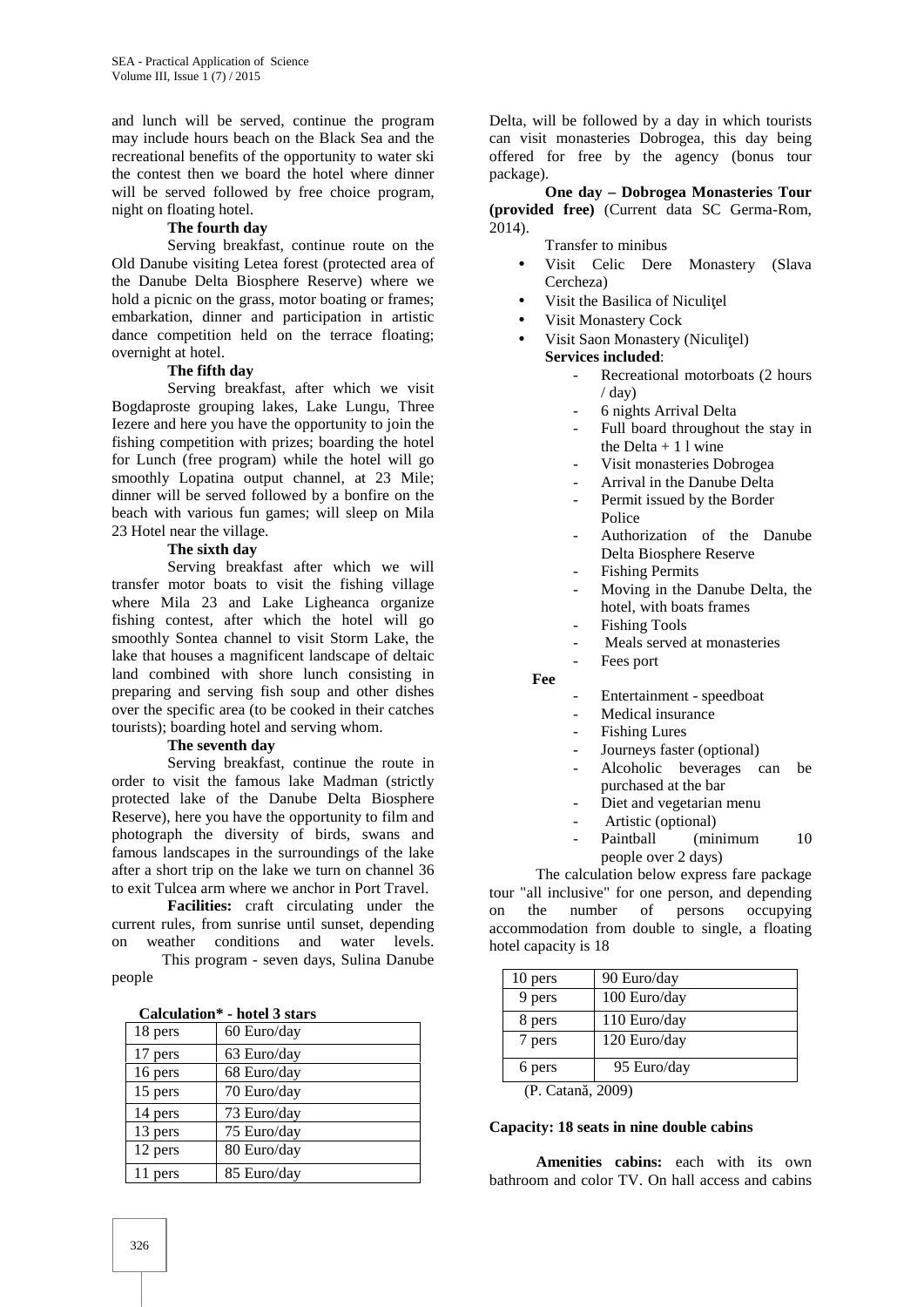are air-conditioned restaurant and cabins with access provided by special openings

**Features:** floating hotel is one of the most unique accommodation in Romanian tourism. The hotel is actually a floating hotel that moves by Delta towed by a tug boat. It establishes a route to tourists or by choosing ready made programs throughout the cruise and hotel and arms moving channels between points Danube fishing and tourist interest. The ship is a modern building with high comfort, 3-star.

Also, the travel agency will propose to its clients and social tourism programs for persons employed state-subsidized company - client, low packages that have as main objective health tourism and rest.

Proposals submitted will be analyzed together with union representatives within the company - client or, where applicable, the persons delegated by the manager of that firm. The achievement of such an agreement would be based

Survey conducted for the travel agency, aims to promote tourism package "Program for seven days in the Danube Delta, Sulina Channel, plus a day at monasteries from Dobrogea" and improve this package.

**Conclusions**<br>The research The research objectives are (www.germarom.ro):

• Assessment of the degree of satisfaction of tourists on package holidays, promoted by the Agency;

• Identify new proposals to improve the tourism product;

• Determining of the predominant age group that is interested in this package;

• Determining of the preferred transport mode, by the tourists, during the visit of the Danube Delta ;

• Knowledge of the favorite forms of entertainment for tourists in the Danube Delta;

• Identify the amount that tourists are willing to offer to get the travel package of this agency;

• Identify of the frequency of visits to the Delta in the past four years by Romanian tourists;

• Segmentation of the sample according to monthly income and sex of subjects interviewed;

• Knowledge of socio-professional category of tourists eager to use the Romanian tourism product/

#### **References**

- [1] Balogh, Petru, Golea Pompiliu, 2012, *Logistica si distributia marfurilor*, Pro Universitaria. Bucuresti, 136.
- [2] Constandache, M., 2010, *Economie comercial*, [*Commercial Economiy*] Editura ProUniversitaria, Bucure ti, 126.
- [3] Catan, P., 2009, *Matematici aplicate in economie,* [*Applied mathematics in economics*]

on a portfolio of clients determine which would ensure achievement of higher turnover, even if practiced trade margins will be lower than that regularly practiced. Thus, depending on a number of participants in the tourist action, will offer one or more guarantees or significant reductions in the price of a package holiday: (Current data Germa- Rom, 2014).

> - 20 people paying - free for 21 persons - 30 paying persons - free for 31-person and 40% discount - 40 paying persons - two gratuities to 41st and 42nd person. Profit expressed is approximately 4-5% of the sales to this customer segment.

To see the view clients on the new product launched by the agency decided to conduct a research based on a questionnaire conducted on a sample of

100 people, it is performed within the

Editura Academiei Navale "Mircea cel Batran", 160.

- [4] Golea, P*.,* 2012*, Economie, Manual de studiu individual*, [*Economics, Handbook of individual study*], Editura Pro Universitaria, Bucuresti, 142.
- [5] Muhcină, S., 2006*, Marketing în turism* [*Makketing in tourism*]*,* Editura Muntenia, 125.
- [6] Nenciu, D.S., 2009, *Strategii de marketing pentru dezvoltarea turismului românesc* [*Marketing Strategies for the development of Romanian tourism*], Editura Ex Ponto, Constan a, 1-197.
- [7] Teodorescu, A., 2012, *Comunicare in afaceri in limba engleza*, [*Business Communication in English*] Editura ProUniversitaria, Bucuresti, 95.
- [8] *Arhiva SC Germa-Rom SRL* [*Archive SC Germa-Rom SRL*], 2012-2014

[9] *www.germarom.ro*